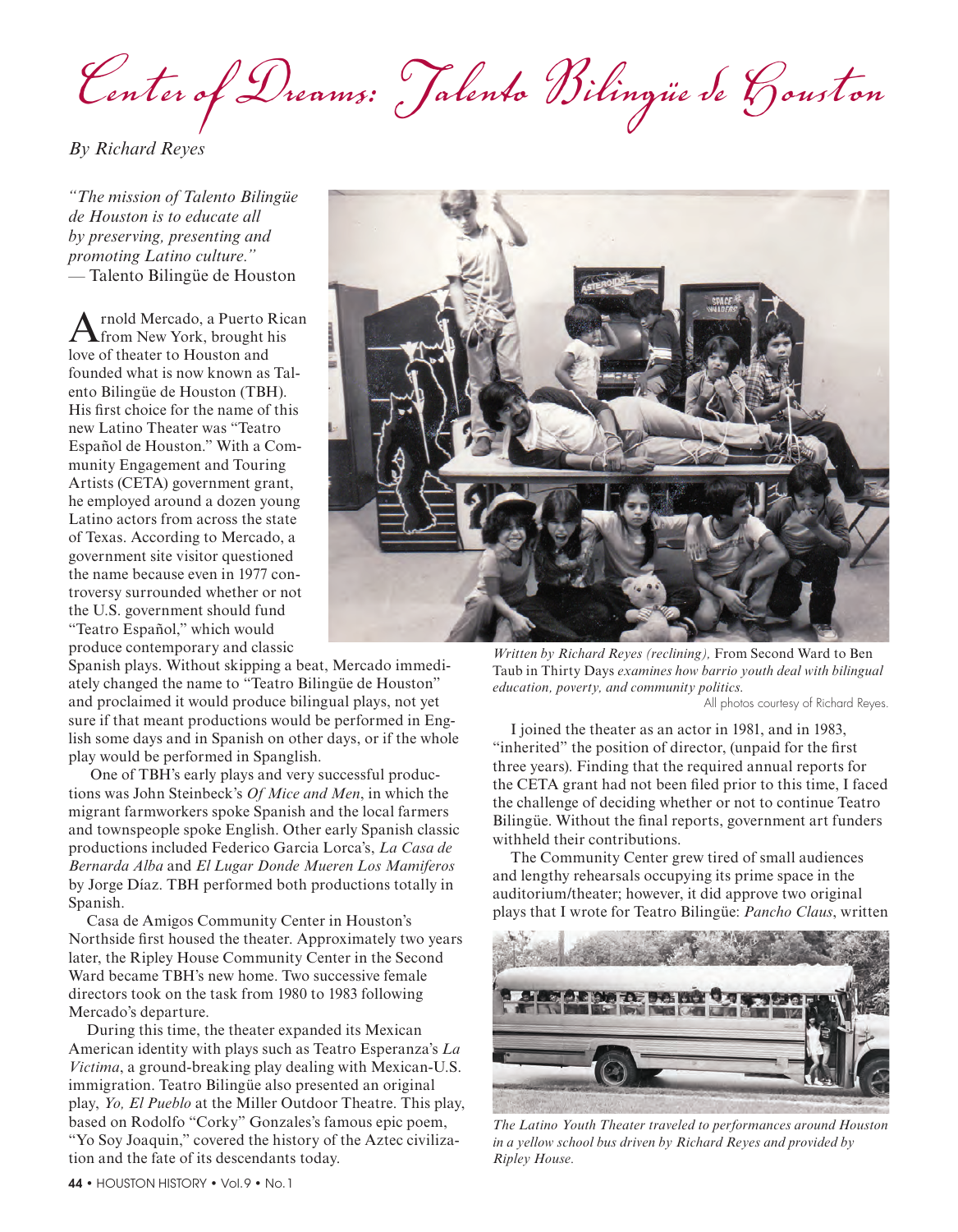

*Written originally by Richard Reyes in 1981,* Pancho Claus *celebrates its thirtieth year in 2011. Pancho Claus, center in red, played by Richard Reyes, attends parades, and every year at Christmas, he gives presents to inner-city children.* 

in 1981; and *From Second Ward to Ben Taub in Thirty Days*, first performed in 1982. *Pancho Claus* was a Chicano twist of *T'was the Night before Christmas*. The main character wears a bright red zoot suit and decides, because there are not very many chimneys in the Second Ward, to break in through the bathroom window to leave presents for the inner city kids. Lines included " . . . and what to my wondering eyes should appear, but eight low-rider cars all jacked down in the rear" and "*mama y papa ya estan en la cama*, . . . mom in her nightgown . . . *ay tu sabes* dad don't wear pajamas!" In between its Chicano humor, the play contained messages: Enjoy the gift of your family at Christmas; Respect your elders; Do not judge a book by its cover.

es, touring, and media attention. Hence, a deal was struck enabling the theater to stay at the Ripley House Community Center and produce three to four adult plays per year.

The next logical step was to form a Latino Youth Theater. Felix Fraga, director of Ripley House, agreed to fund full-time salaries for me and Fred Perez, plus programming costs for a youth theater. This included expenses, an office, and a big, old yellow school bus, which we loaded with sound equipment, sets, props, and costumes. We travelled around Houston with me driving this big old bus and the students performing.

Teatro Bilingüe continued its adult theater with such productions as *Carnaval de La Risa*, *Death of a Salesman*

*Pancho Claus*, now celebrating its thirtieth year, has evolved into a play, a ten-piece show band, parades, appearances, and the giving out of thousands of gifts to inner-city children (performed independently of TBH). *From Second Ward to Ben Taub in Thirty Days* is a barrio look at inner-city youth dealing with bilingual education, poverty, and community politics. Both plays enjoyed big audienc-



*The many TBH youth productions, like this one in 1990, have served as a creative learning experience for the children and an artistic outreach to the larger community.*

performed in Spanish, and Ray Bradbury's Latinothemed *The Wonderful Ice Cream Suit*. Original plays dealing with community concerns, co-written by me and the students, made up ninety percent of the youth theater productions. The plays included themes such as AIDS, gangs, Hispanic dropouts, racism, and community politics. With titles such as *No Where to Be*, *Color-Blind*, and *Broadway Cleans Up*,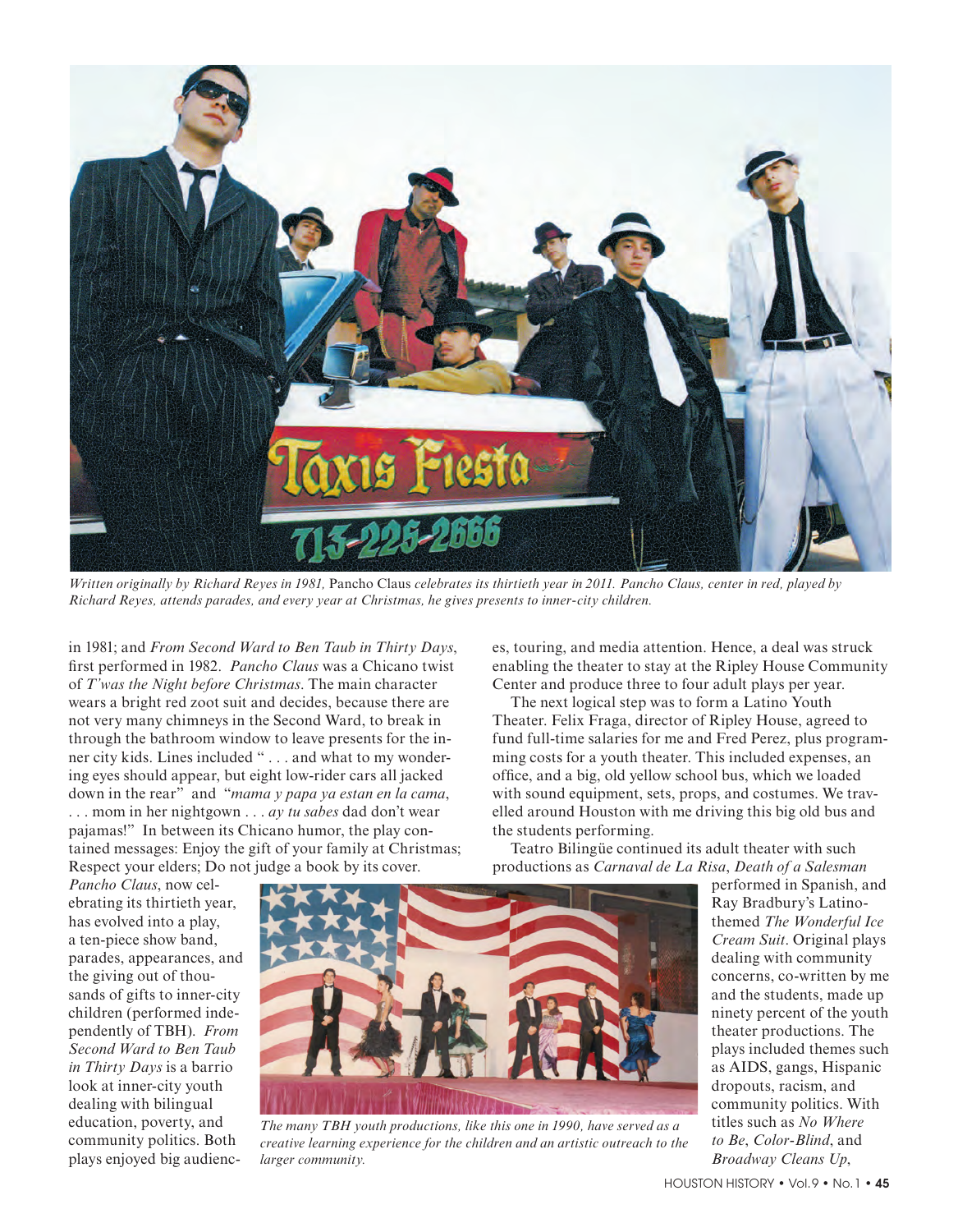

*The 1985 cast of* Death of a Salesman *performed the play in Spanish.*

these youth productions many times included music, dance, and sometimes a live band. And it never hurt to throw in hip-hop and an occasional low-rider bike. During this time, Rutherford "Ruddy" Cravens, executive director of "Shakespeare Outreach" from the University of Houston, was instrumental in providing funding, guidance, teachers, and his personal time to assist the youth theater. In 1983, the youth theater began touring performances across Houston, taking its messages to community centers, libraries, schools, festivals, detention centers, and senior citizen centers.

The next step involved a change of name. Many thirdgeneration Houston youth did not like, and some could not pronounce, Teatro Bilingüe de Houston. In 1984, with a vision of a community cultural arts center with theater, dance, and visual arts, I decided to change the name to "Talento Bilingüe de Houston," shortened even more to TBH—a name the students loved!

Unfortunately or fortunately (depending on which side of the fence you were on), the youth theater soon began to outshine the adult productions in the media and the community. Auditions were held once a year with approximately 200 students auditioning for usually eight to ten vacant spots. The rigorous auditions included dancing, singing, and acting—having the ability to play a musical instrument was even better!

The student company performed in New York City and Washington D.C., at the University of Arkansas, Kentucky State University, and National Latino Theater Conferences in San Antonio and New York, and other places. Some of the youth alumni include State Representative Carol Alvarado, Houston Community College President Abel Davila, Golden Globe and Emmy winner, Rodney "J. J." Alejandro, music producer Michael Barron, and many

members of the international dance crew, Havic-Koro.

Two individuals who played instrumental roles in TBH are Fernando Perez, now with the Houston Children's Museum, and Rick Camargo, who now tours and performs internationally through the sponsorship of the U.S. Embassy. Both gave TBH fifteen to twenty years of service, beginning as children. Board members who helped with the growth of TBH included, Tony Villarreal, Peter Garcia, Yolanda Navarro, Rita Farias, Arturo Deleon, Alex Castillo, Dr. Larry Russell, Phillipa Young, Dr. Dorothy Caram, and community members Felix Fraga, Macario and Chrissie Ramirez, and many more.

In 1995, TBH received a \$980,000 Community Development Grant to build its current home located at Jensen and Navigation next to Guadalupe Park, two blocks from downtown in the Second Ward. The 18,000 square foot facility has a 240-seat theater, professional dance studio, rehearsal room, gallery space, commercial kitchen, and administrative offices. The City of Houston awarded TBH this grant as an "inner-city, gang prevention cultural art facility" based on its legendary work with urban youth.

The facility opened in 1996 with spring, summer, and fall youth visual and performing art classes. TBH offered over thirty different classes per semester at little or no charge to inner-city youth. It offered classes for youth and employment for adult artists/teachers. Summer art camps provided art classes and free movies and free lunches for neighborhood children. Many came from the Clayton Home Project next door and the poverty stricken area known as "little Mexico." Itza Garza, Maria Lozano, and Jesse Lozano invested many years in the TBH summer art camp and many other youth programs.

Many professional artists came to contribute through